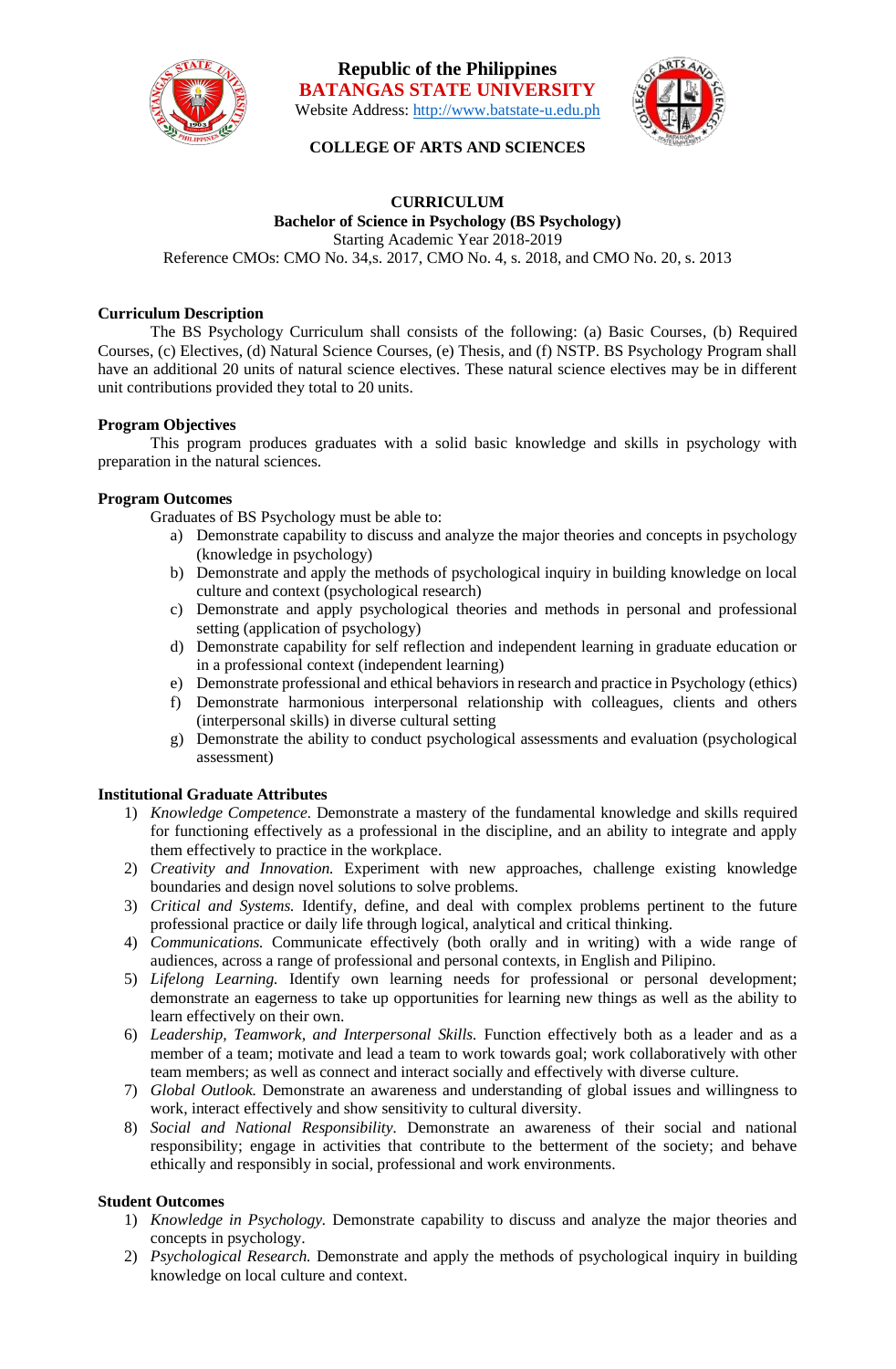- 3) *Application of Psychology.* Demonstrate and apply psychological theories and methods in personal and professional setting.
- 4) *Independent Learning.* Demonstrate capability for self reflection and independent learning in graduate education or in a professional context.
- 5) *Ethics.* Demonstrate professional and ethical behaviors in research and practice in Psychology.
- 6) *Interpersonal Skills.* Demonstrate harmonious interpersonal relationship with colleagues, clients and others in diverse cultural setting.
- 7) *Psychological Assessment.* Demonstrate the ability to conduct psychological assessments and evaluation.
- 8) *Professional, Social, and Ethical Responsibility.* Recognize professional, social, and ethical responsibility
- 9) *Filipino Culture.* Appreciate "Filipino historical and cultural heritage" (Based on RA 7722).
- 10) *Understand Social Issues.* Understand and apply social science concepts and theories to the analysis of social issues.
- 11) *Execution of Researches.* Design and execute social research using appropriate approaches and methods.
- 12) *Professional and Ethical Standards.* Practice professional and ethical standards in the fields of social sciences and communication.

#### **Curriculum Components**

| <b>Courses</b>                                               | <b>Units</b>   | <b>Total</b><br><b>Units</b> |
|--------------------------------------------------------------|----------------|------------------------------|
| A. General Education Courses (CMO No. 20, Series of 2013 and |                | 42                           |
| CMO No.                                                      |                |                              |
| 4 Series of 2018)                                            |                |                              |
| <b>A. Basic Course</b>                                       |                |                              |
| <b>Introduction to Psychology</b>                            | 3              | $\overline{\mathbf{8}}$      |
| <b>Psychological Statistics</b>                              | 5              |                              |
| <b>B. Required Courses</b>                                   |                | 43                           |
| <b>Developmental Psychology</b>                              | 3              |                              |
| <b>Cognitive Psychology</b>                                  | $\overline{3}$ |                              |
| <b>Theories of Personality</b>                               | $\overline{3}$ |                              |
| Physiological/Biological Psychology                          | 3              |                              |
| <b>Experimental Psychology</b>                               | 5              |                              |
| Field Methods in Psychology                                  | 3              |                              |
| <b>Social Psychology</b>                                     | $\overline{3}$ |                              |
| <b>Psychological Assessment</b>                              | 5              |                              |
| <b>Abnormal Psychology</b>                                   | 3              |                              |
| Industrial/Organizational Psychology                         | 3              |                              |
| <b>Culture and Psychology</b>                                | 3              |                              |
| Research in Psychology I                                     | 3              |                              |
| Research in Psychology II                                    | 3              |                              |
| <b>C. Elective Courses</b>                                   |                |                              |
| <b>Psychology Elective Series (I-V)</b>                      |                | $\overline{24}$              |
| <b>Disaster and Mental Health</b>                            | 5              |                              |
| Human Resource Management with Labor Relations               | 3              |                              |
| <b>Clinical Psychology</b>                                   | 3              |                              |
| <b>Group Dynamics</b>                                        | 3              |                              |
| Practicum in Psychology                                      | $\overline{6}$ |                              |
| <b>Psychology Board Review Program</b>                       | 4              |                              |
| <b>Natural Science Electives</b>                             |                | $\overline{20}$              |
| <b>Fundamentals of Biology</b>                               | 5              |                              |
| <b>Fundamentals of Chemistry</b>                             | 5              |                              |
| Biochemistry                                                 | 5              |                              |
| <b>General Zoology</b>                                       | 5              |                              |
| D. Physical Education (P.E.)                                 |                | $\overline{\bf 8}$           |
| <b>E. National Service Training Program (NSTP)</b>           |                | $\overline{\bf{6}}$          |

| <b>SUMMARY</b>           |              |  |  |  |  |  |
|--------------------------|--------------|--|--|--|--|--|
| <b>Courses</b>           | Number of    |  |  |  |  |  |
|                          | <b>Units</b> |  |  |  |  |  |
| <b>General Education</b> | 42           |  |  |  |  |  |
| <b>Basic Courses</b>     |              |  |  |  |  |  |
| <b>Required Courses</b>  |              |  |  |  |  |  |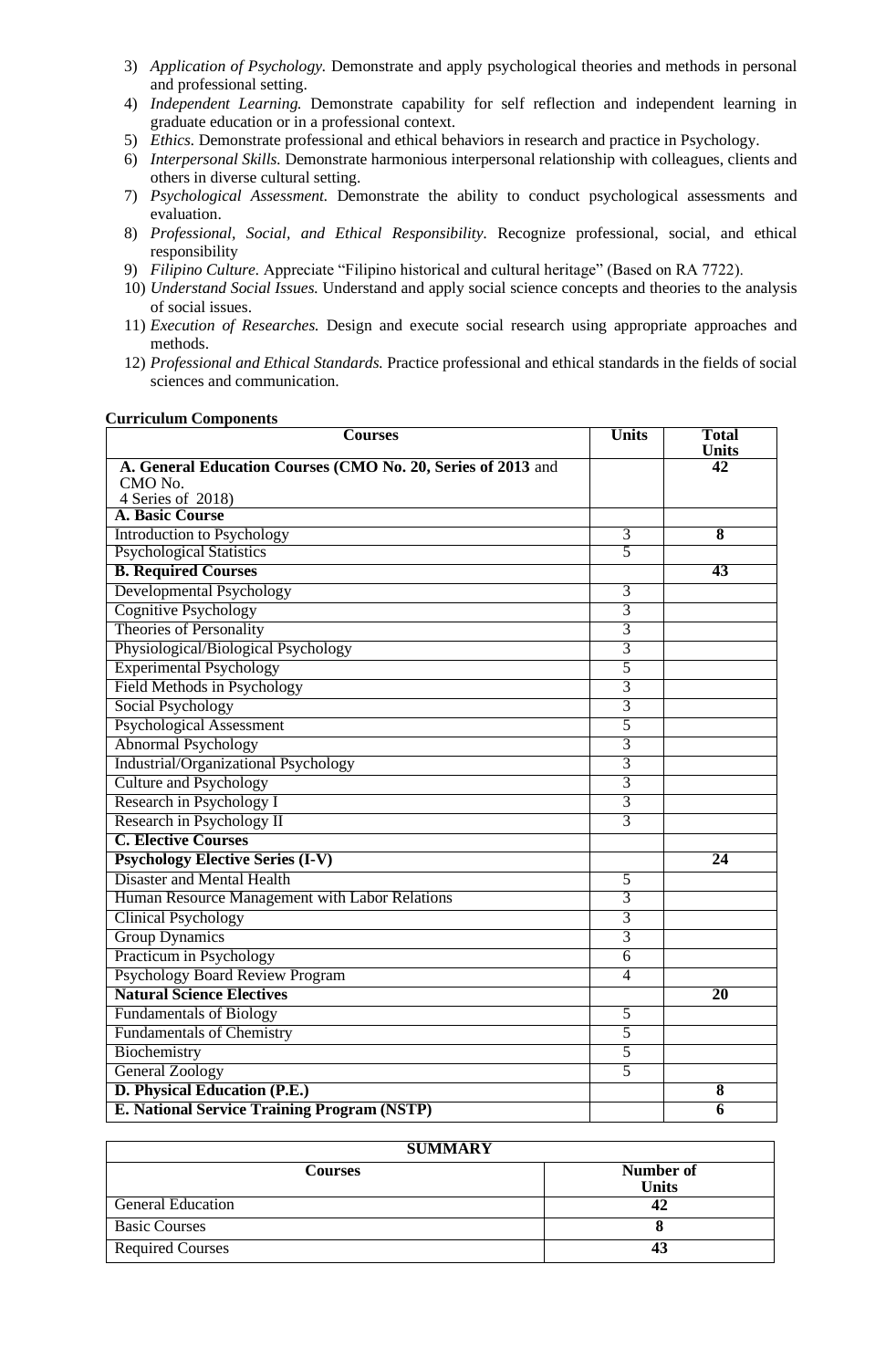| <b>Elective Courses</b>    |     |
|----------------------------|-----|
| <b>Psychology Elective</b> | 24  |
| SeriesNatural Science      | 20  |
| Electives                  |     |
| PE                         |     |
| <b>NSTP</b>                |     |
| <b>TOTAL</b>               | 151 |

# **PROGRAM OF STUDY**

| <b>FIRST YEAR</b>     |                                                  |                |                |     |              |                     |  |  |
|-----------------------|--------------------------------------------------|----------------|----------------|-----|--------------|---------------------|--|--|
| <b>FIRST SEMESTER</b> |                                                  |                |                |     |              |                     |  |  |
| Code                  | <b>Course Title</b>                              | <b>Units</b>   | Lec            | Lab | Prerequisite | <b>Co-Requisite</b> |  |  |
| GEd 105               | Readings in Philippine History                   | 3              | 3              |     |              |                     |  |  |
| <b>GEd 108</b>        | Art Appreciation                                 | 3              | 3              |     |              |                     |  |  |
| <b>GEd 101</b>        | Understanding the Self                           | 3              | 3              |     |              |                     |  |  |
| <b>PSY 301</b>        | Introduction to Psychology                       | 3              | 3              |     |              |                     |  |  |
| PE 101                | Physical Fitness, Gymnastics and<br>Aerobics     | $\overline{2}$ | $\overline{c}$ |     |              |                     |  |  |
| Fili 101              | Kontekstwalisadong<br>Komunikasyon sa Filipino   | 3              | 3              |     |              |                     |  |  |
| Litr $101$            | Sosyedad at Literatura/ Panitikang<br>Panlipunan | 3              | 3              |     |              |                     |  |  |
| <b>NSTP 111</b>       | National Service Training<br>Program 1           | 3              | 3              |     |              |                     |  |  |
|                       | <b>TOTAL</b>                                     | 23             | 23             |     |              |                     |  |  |

| <b>FIRST YEAR</b> |                                               |                |               |     |                     |                     |  |  |  |
|-------------------|-----------------------------------------------|----------------|---------------|-----|---------------------|---------------------|--|--|--|
|                   | <b>SECOND SEMESTER</b>                        |                |               |     |                     |                     |  |  |  |
| Code              | <b>Course Title</b>                           | <b>Units</b>   | Lec           | Lab | <b>Prerequisite</b> | <b>Co-Requisite</b> |  |  |  |
|                   | GEd 102 Mathematics in the Modern World       | 3              | 3             |     |                     |                     |  |  |  |
|                   | GEd 106 Purposive Communication               | 3              | 3             |     |                     |                     |  |  |  |
| <b>GEd 109</b>    | Science, Technology and Society               | 3              | 3             |     |                     |                     |  |  |  |
| <b>PSY 302</b>    | Developmental Psychology                      | 3              | 3             |     | <b>PSY 301</b>      |                     |  |  |  |
|                   | PSY 303 Psychological Statistics              | 5              | 5             |     |                     |                     |  |  |  |
| Fili 102          | Filipino sa Iba't Ibang Disiplina             | 3              | 3             |     |                     |                     |  |  |  |
| <b>NSTP 112</b>   | <b>National Service Training</b><br>Program 2 | 3              | 3             |     |                     |                     |  |  |  |
| PE 102            | <b>Rhythmic Activities</b>                    | $\overline{c}$ | $\mathcal{D}$ |     | <b>PE 101</b>       |                     |  |  |  |
|                   | <b>TOTAL</b>                                  | 25             | 25            |     |                     |                     |  |  |  |

| <b>SECOND YEAR</b>    |                                         |                |                             |     |                |                     |  |  |
|-----------------------|-----------------------------------------|----------------|-----------------------------|-----|----------------|---------------------|--|--|
| <b>FIRST SEMESTER</b> |                                         |                |                             |     |                |                     |  |  |
| Code                  | <b>Course Title</b>                     | Units          | Lec                         | Lab | Prerequisite   | <b>Co-Requisite</b> |  |  |
| <b>GEd 107</b>        | Ethics                                  | 3              | 3                           |     |                |                     |  |  |
| <b>GEd 104</b>        | The Contemporary World                  | 3              | 3                           |     |                |                     |  |  |
| <b>PSY 304</b>        | Physiological/Biological<br>Psychology  | 3              | 3                           |     | <b>PSY 301</b> |                     |  |  |
| <b>PSY 305</b>        | Cognitive Psychology                    | 3              | $\mathcal{R}$               |     | <b>PSY 301</b> |                     |  |  |
|                       | PSY 306 Theories of Personality         | 3              | 3                           |     | <b>PSY 301</b> |                     |  |  |
| <b>BIO 101</b>        | <b>Fundamentals of Biology</b>          | 3              | 3                           |     |                |                     |  |  |
|                       | <b>BIO 101L</b> Fundamentals of Biology | 2              |                             | 6   |                | <b>BIO 101</b>      |  |  |
| Fili 103              | Retorika - Masining na<br>Pagpapahayag  | 3              | 3                           |     |                |                     |  |  |
| PE 103                | Individual and Dual Sports              | $\mathfrak{D}$ | $\mathcal{D}_{\mathcal{L}}$ |     | PE 101         |                     |  |  |
|                       | <b>TOTAL</b>                            | 25             | 23                          | 6   |                |                     |  |  |

**SECOND YEAR**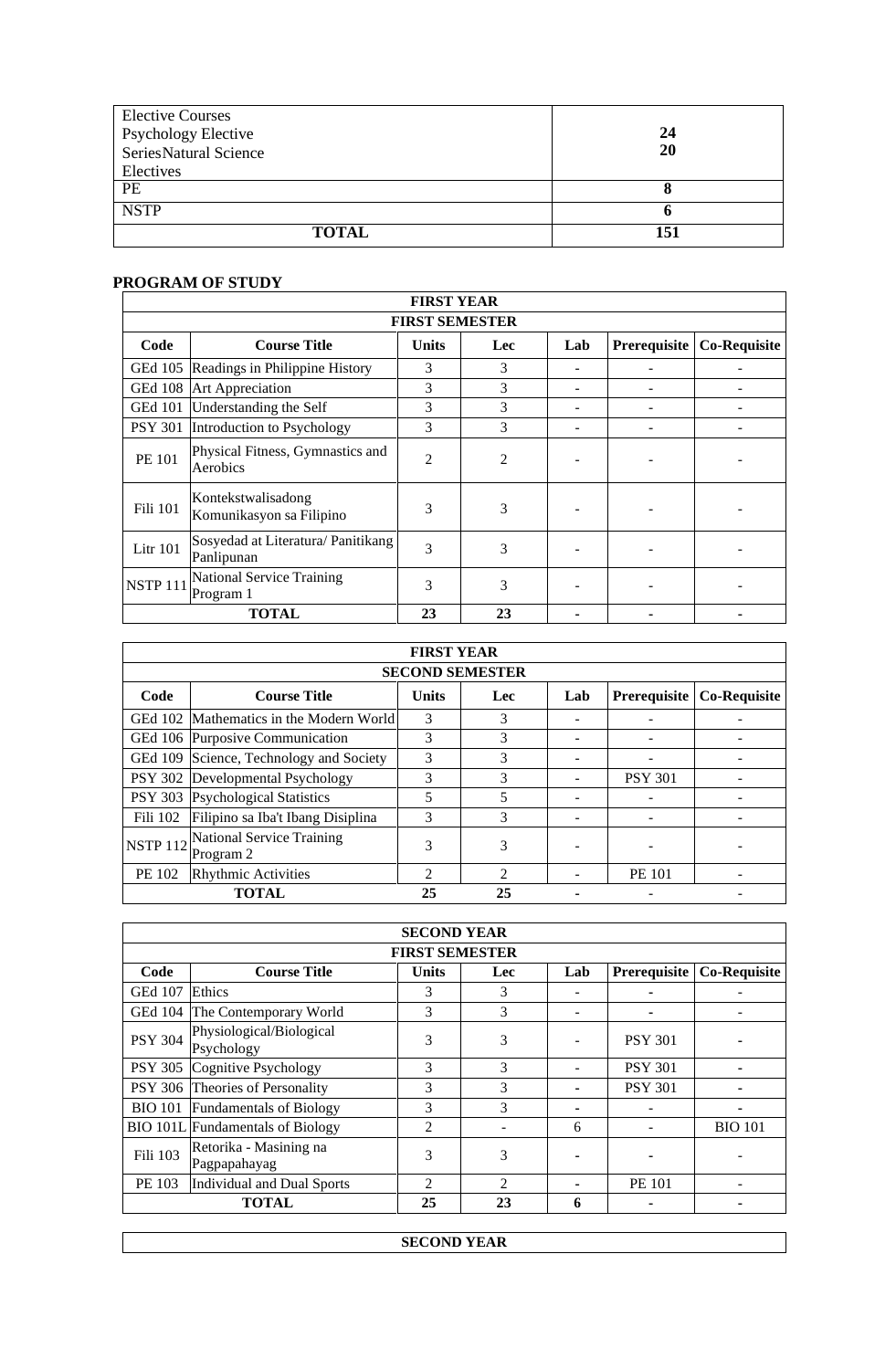| <b>SECOND SEMESTER</b> |                                     |              |                |                |                     |                     |  |  |
|------------------------|-------------------------------------|--------------|----------------|----------------|---------------------|---------------------|--|--|
| Code                   | <b>Course Title</b>                 | <b>Units</b> | <b>Lec</b>     | Lab            | <b>Prerequisite</b> | <b>Co-Requisite</b> |  |  |
|                        | GEd 103 The Life and Works of Rizal | 3            | 3              |                |                     |                     |  |  |
|                        | PSY 307 Psychological Assessment    | 5            | 5              |                | <b>PSY 306</b>      |                     |  |  |
|                        | PSY 308 Culture and Psychology      | 3            | 3              |                | <b>PSY 301</b>      |                     |  |  |
|                        | PSY 309 Experimental Psychology     | 5            | 5              | $\blacksquare$ | <b>PSY 303</b>      |                     |  |  |
|                        | PSY 310 Disaster and Mental Health  | 3            | 3              |                | <b>PSY 301</b>      |                     |  |  |
|                        |                                     |              |                |                |                     |                     |  |  |
| Litr $102$             | <b>ASEAN</b> Literature             | 3            | 3              |                |                     |                     |  |  |
| PE 104                 | <b>Team Sports</b>                  | 2            | $\mathfrak{D}$ |                | <b>PE 101</b>       |                     |  |  |
|                        | <b>TOTAL</b>                        | 24           | 24             | ٠              |                     |                     |  |  |
|                        |                                     |              |                |                |                     |                     |  |  |

| <b>THIRD YEAR</b>   |                                                   |              |     |     |                |                     |  |  |  |
|---------------------|---------------------------------------------------|--------------|-----|-----|----------------|---------------------|--|--|--|
|                     | <b>FIRST SEMESTER</b>                             |              |     |     |                |                     |  |  |  |
| Code                | <b>Course Title</b>                               | <b>Units</b> | Lec | Lab | Prerequisite   | <b>Co-Requisite</b> |  |  |  |
| <b>PSY 311</b>      | Human Resource Management<br>with Labor Relations | 3            | 3   |     | <b>PSY 301</b> |                     |  |  |  |
|                     | PSY 312 Abnormal Psychology                       | 3            | 3   |     | <b>PSY 306</b> |                     |  |  |  |
| <b>PSY 313</b>      | Social Psychology                                 | 3            | 3   |     | <b>PSY 309</b> |                     |  |  |  |
| <b>PSY 314</b>      | Industrial/Organizational<br>Psychology           | 3            | 3   |     | <b>PSY 301</b> |                     |  |  |  |
| <b>CHEM</b><br>104  | <b>Fundamentals of Chemistry</b>                  | 4            | 4   |     |                |                     |  |  |  |
| <b>CHEM</b><br>104L | <b>Fundamentals of Chemistry</b>                  |              |     | 3   |                | <b>CHEM 104</b>     |  |  |  |
|                     | <b>TOTAL</b>                                      | 17           | 16  | 3   |                |                     |  |  |  |

| <b>THIRD YEAR</b>     |                                     |              |     |     |                 |                 |  |  |  |  |
|-----------------------|-------------------------------------|--------------|-----|-----|-----------------|-----------------|--|--|--|--|
|                       | <b>SECOND SEMESTER</b>              |              |     |     |                 |                 |  |  |  |  |
| Code                  | <b>Course Title</b>                 | <b>Units</b> | Lec | Lab | Prerequisite    | Co-Requisite    |  |  |  |  |
|                       | PSY 315 Field Methods in Psychology | 5            |     |     | <b>PSY 309</b>  |                 |  |  |  |  |
|                       | PSY 316 Clinical Psychology         | 3            | 3   |     | <b>PSY 312</b>  |                 |  |  |  |  |
| <b>PSY RES</b><br>101 | Research in Psychology I            | 3            | 3   |     | <b>PSY 309</b>  |                 |  |  |  |  |
| <b>CHEM</b><br>105    | Biochemistry                        | 3            | 3   |     | <b>CHEM 104</b> |                 |  |  |  |  |
| <b>CHEM</b><br>105L   | Biochemistry                        | 2            |     | 6   |                 | <b>CHEM 105</b> |  |  |  |  |
|                       | <b>TOTAL</b>                        | 16           | 14  | 6   |                 |                 |  |  |  |  |

|                | <b>FOURTH YEAR</b>                 |              |            |     |                     |                     |  |  |  |
|----------------|------------------------------------|--------------|------------|-----|---------------------|---------------------|--|--|--|
|                | <b>FIRST SEMESTER</b>              |              |            |     |                     |                     |  |  |  |
| Code           | <b>Course Title</b>                | <b>Units</b> | <b>Lec</b> | Lab | <b>Prerequisite</b> | <b>Co-Requisite</b> |  |  |  |
|                | Practicum in Psychology (OJT) -    |              |            |     |                     |                     |  |  |  |
|                | 200 hours                          |              |            |     |                     |                     |  |  |  |
| <b>PSY 317</b> | I. Clinical Setting - 200 hours    | 6            |            |     | 3rd Year            |                     |  |  |  |
|                | II. Industrial Setting - 200 hours |              |            |     | Standing            |                     |  |  |  |
|                | III. Educational Setting - 200     |              |            |     |                     |                     |  |  |  |
|                | hours                              |              |            |     |                     |                     |  |  |  |
|                | <b>TOTAL</b>                       |              |            |     |                     |                     |  |  |  |

|      | <b>FOURTH YEAR</b>                    |              |     |     |                    |                                    |  |  |  |
|------|---------------------------------------|--------------|-----|-----|--------------------|------------------------------------|--|--|--|
|      | <b>SECOND SEMESTER</b>                |              |     |     |                    |                                    |  |  |  |
| Code | <b>Course Title</b>                   | <b>Units</b> | Lec | Lab |                    | <b>Prerequisite   Co-Requisite</b> |  |  |  |
| 102  | $ $ PSY RES Research in Psychology II | 3            | 3   |     | <b>PSY RES 101</b> |                                    |  |  |  |
|      | BIO 102 General Zoology               |              |     |     | <b>BIO 101</b>     |                                    |  |  |  |
|      | BIO 102L General Zoology              |              |     |     |                    | <b>BIO</b> 102                     |  |  |  |
|      | PSY 318 Group Dynamics                |              | ⌒   |     | <b>PSY 301</b>     |                                    |  |  |  |